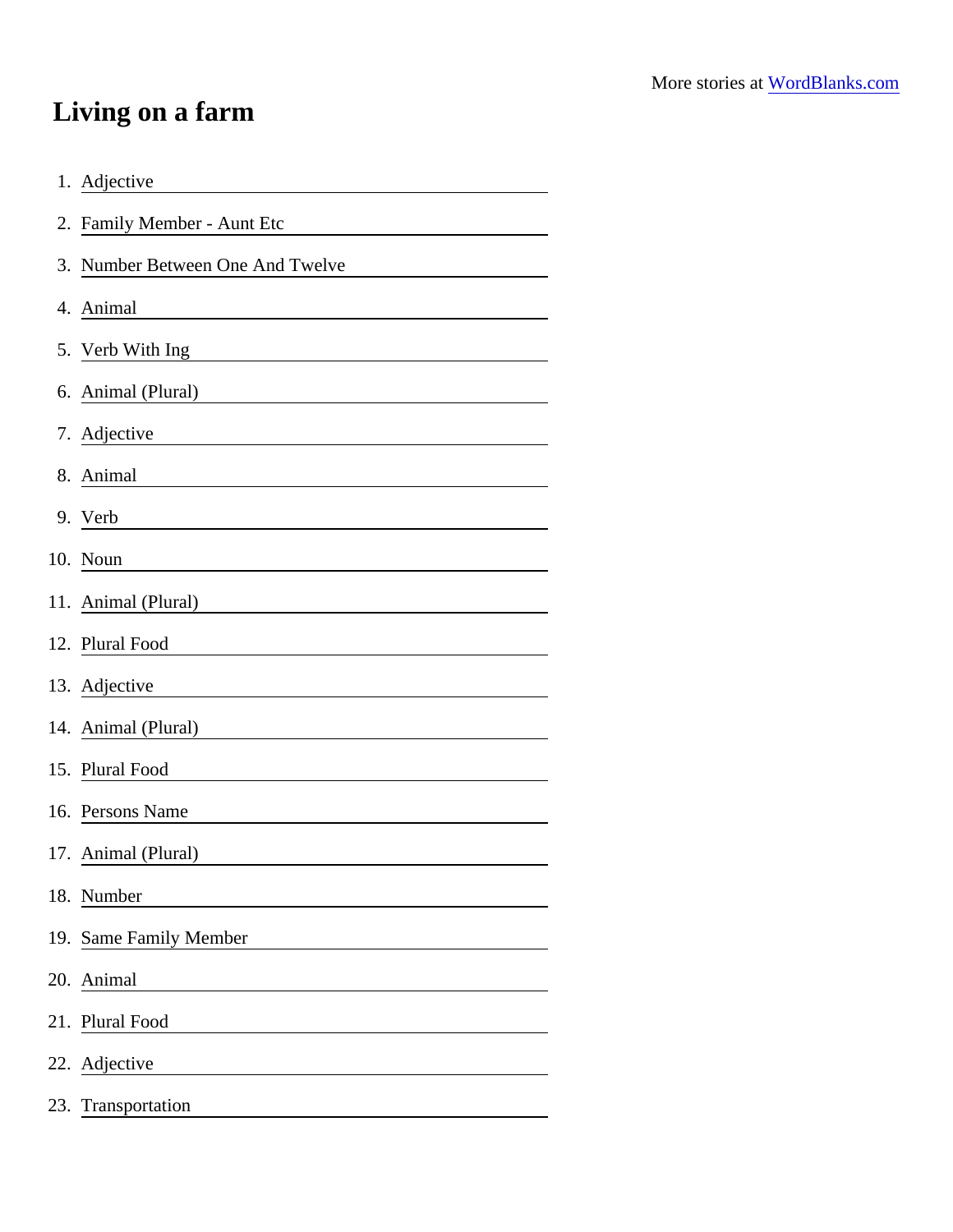| 24. Animal        |
|-------------------|
| 25. Animal        |
| 26. Verb With Ing |
| 27. Fruit         |
| 28. Adjective     |
| 29. Adjective     |